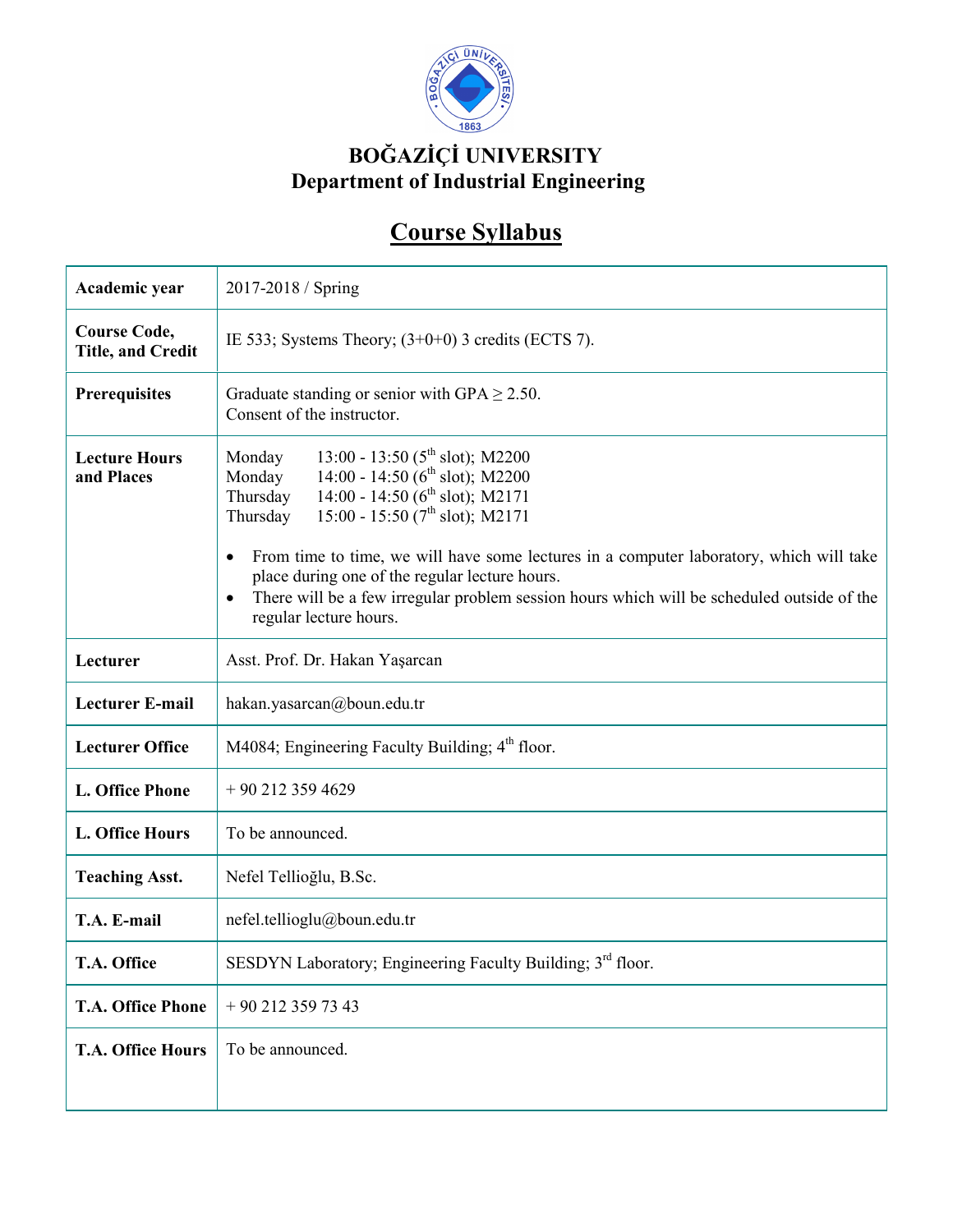| Course<br><b>Objectives</b>            | This is a course on the philosophy, science, and tools of systems theory (ST). Throughout the<br>semester, various mathematical and quasi-mathematical techniques used in analyzing models<br>of complex dynamic systems will be introduced. Example <i>complex dynamic feedback models</i><br>from socio-economic, managerial, biological, and physical systems will be discussed. Students<br>will also be required to learn a contemporary system dynamics (SD) simulation software such<br>as Vensim, Stella, or Powersim because a simulation software is a must in analyzing medium<br>and large scale models.                                                                                                                                                                                                                                                                                                                                                                                                                                                                                                                                                                                                                                                                                                                                                                    |
|----------------------------------------|-----------------------------------------------------------------------------------------------------------------------------------------------------------------------------------------------------------------------------------------------------------------------------------------------------------------------------------------------------------------------------------------------------------------------------------------------------------------------------------------------------------------------------------------------------------------------------------------------------------------------------------------------------------------------------------------------------------------------------------------------------------------------------------------------------------------------------------------------------------------------------------------------------------------------------------------------------------------------------------------------------------------------------------------------------------------------------------------------------------------------------------------------------------------------------------------------------------------------------------------------------------------------------------------------------------------------------------------------------------------------------------------|
| <b>Text Book</b>                       | There will not be a strictly followed text book in this course. Lecture notes are essential.                                                                                                                                                                                                                                                                                                                                                                                                                                                                                                                                                                                                                                                                                                                                                                                                                                                                                                                                                                                                                                                                                                                                                                                                                                                                                            |
| <b>References</b>                      | Principles of Systems; Jay W. Forrester; Wright-Allen Press; 1971. (Now published by<br>Pegasus)<br><i>Industrial Dynamics</i> ; Jay W. Forrester; MIT Press; 1961. (Now published by Pegasus)<br>$\bullet$<br>System Dynamics: Systemic Feedback Modeling for Policy Analysis; Yaman Barlas; in<br>٠<br>Knowledge for Sustainable Development: An Insight into the Encyclopedia of Life<br>Support Systems; UNESCO Publishing - Eolss Publishers; 2002; pp. 1131-1175.<br>Thinking in Systems: A Primer; Donella H. Meadows; edited by Diana Wright; Chelsea<br>٠<br>Green; 2008.<br>Business Dynamics: Systems Thinking and Modeling for a Complex World; John D.<br>$\bullet$<br>Sterman; McGraw Hill; 2000.<br>General System Theory: Foundations, Development, Applications; Ludwig Von<br>Bertalanffy; George Braziller; 1969.<br>Nonlinear Dynamics and Chaos; Steven H. Strogatz; Addison-Wesley; 1994.<br>$\bullet$<br>Feedback, Delays and Non-linearities in Decision Structures, PhD Thesis; Hakan<br>$\bullet$<br>Yasarcan; Bogazici University; 2003.<br>An Introduction to Systems Thinking; Eds. Barry Richmond and Steve Peterson; High<br>$\bullet$<br>Performance Systems; 1996.<br>Any standard mathematics textbook on differential equations.<br>٠<br>Any standard mathematics textbook including numerical integration methods such as<br>Euler and Runge-Kutta. |
| <b>Assignments</b>                     | There will be several weekly homework assignments during the semester. All assignments are<br>to be worked on individually by each student. Cooperation is positive and should be<br>encouraged, but it must take place only at a general and conceptual level. You should submit<br>your printed or handwritten homework to the instructor on time. No assignment is accepted<br>after the due date.                                                                                                                                                                                                                                                                                                                                                                                                                                                                                                                                                                                                                                                                                                                                                                                                                                                                                                                                                                                   |
| <b>Exams</b>                           | There will be several quizzes and a midterm exam during the semester and a comprehensive<br>final examination at the end. All examinations will be of closed-book/closed-notes type. More<br>specific information will be provided before each exam. The instructor and the teaching<br>assistant will not answer exam related questions of the students on the exam day and also on<br>the day before the exam day. As an exception to this rule, the instructor may accept questions<br>during the lecture hours that may be scheduled on one of these days.                                                                                                                                                                                                                                                                                                                                                                                                                                                                                                                                                                                                                                                                                                                                                                                                                          |
| <b>Attendance and</b><br>Participation | The topic is new to the students and each lecture will depend on the previous lectures.<br>Absenteeism may result in total failure and, therefore, should be avoided. Moreover, students<br>are expected to actively participate in in-class discussions. Therefore, student attendance is<br>crucial.                                                                                                                                                                                                                                                                                                                                                                                                                                                                                                                                                                                                                                                                                                                                                                                                                                                                                                                                                                                                                                                                                  |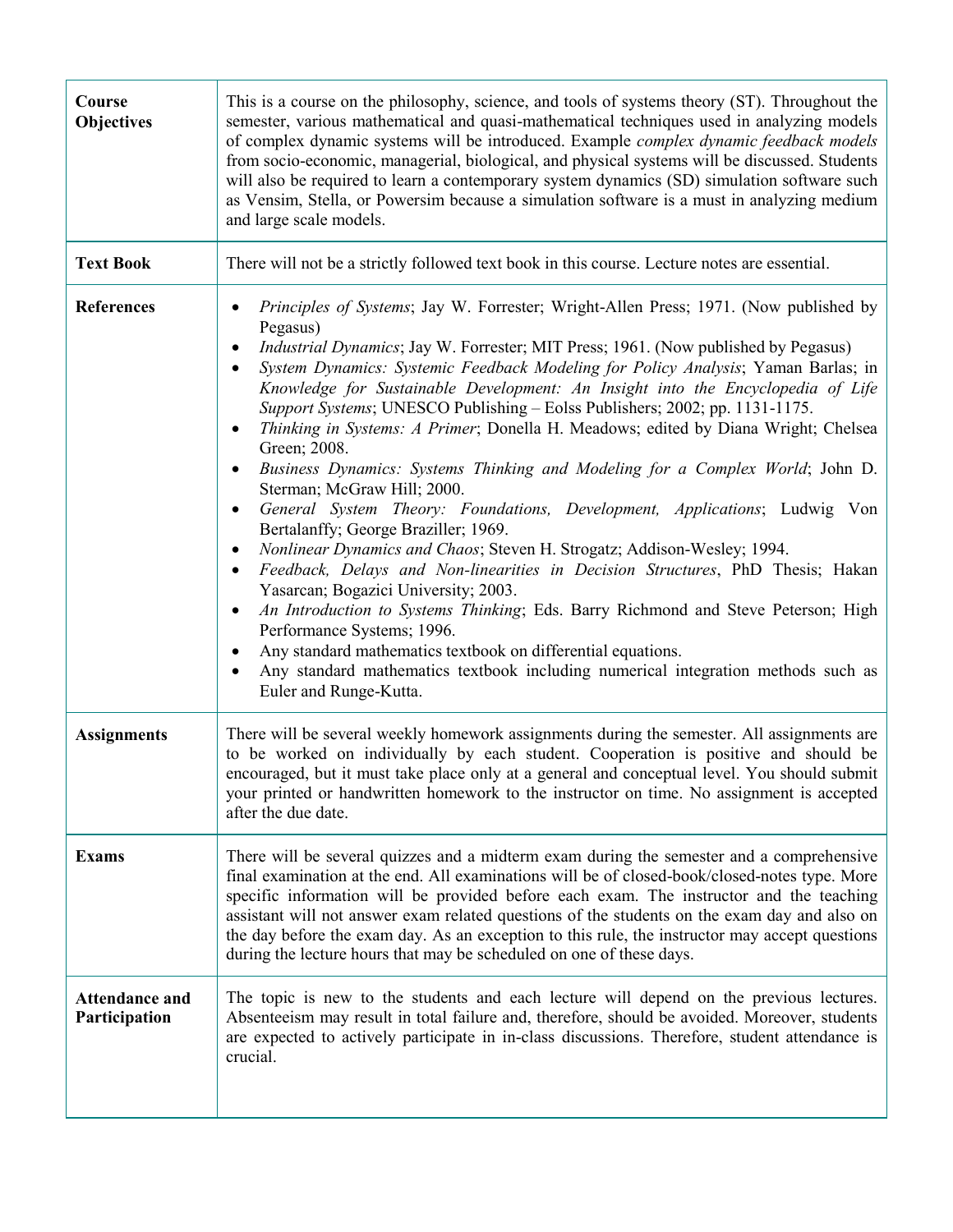| Course<br><b>Evaluation</b> | Score $1 = (0.10 \times Quiz)$ Average + 0.15×Assignment Average + 0.35×Midterm Exam Grade) / 0.60                                                                                                                                                                                                                     |
|-----------------------------|------------------------------------------------------------------------------------------------------------------------------------------------------------------------------------------------------------------------------------------------------------------------------------------------------------------------|
|                             | Score 1 values will be used to rank students. Students who get reasonably high Score 1 values will<br>earn the right to take the final exam. Students who get low Score 1 values will not earn the right to<br>take the final exam and will automatically receive F from this course.                                  |
|                             | Score $2 = (0.10 \times Q)$ uiz Average + 0.15×Assignment Average + 0.35×Midterm Exam Grade<br>$+0.40\times$ Final Exam Grade)                                                                                                                                                                                         |
|                             | Score 2 values will be used to rank students who receive the final exam. Students who get<br>reasonably high Score 2 values will manage to earn a passing letter grade such as AA, BA, BB,<br>CB, or CC. Students who get low Score 2 values will receive F.                                                           |
| <b>Course Outline</b>       | WEEK 1 (05.02.2018 Monday and 08.02.2018 Thursday)<br>> Course Organization and Overview<br>> Systems, Models, and Dynamics<br>> Purpose of Modeling<br>> Steps of System Dynamics Methodology                                                                                                                         |
|                             | WEEK 2 (12.02.2018 Monday and 15.02.2018 Thursday)<br>> Systems Theory and Systems Modeling<br>> Different Ways of Doing Science<br>> Mathematical Models of Dynamic Systems and Simulation<br>> Simulation Time Step (DT)<br>> Modeling Objects Used in System Dynamics<br>> Classification of Differential Equations |
|                             | WEEK 3 (19.02.2018 Monday and 22.02.2018 Thursday)<br>> First Order Linear Models<br>> The Main Elements of Dynamic Complexity<br>> Second Order Linear Models                                                                                                                                                         |
|                             | WEEK 4 (26.02.2018 Monday and 01.03.2018 Thursday)<br>> Second Order Linear Models (continued)<br>> Linear Systems Theory                                                                                                                                                                                              |
|                             | WEEK 5 (05.03.2018 Monday and 08.03.2018 Thursday)<br>> Quiz 1 (in class)<br>> Quiz 2 (lab. quiz)<br>> Linear Systems Theory (continued)                                                                                                                                                                               |
|                             | WEEK 6 (12.03.2018 Monday and 15.03.2018 Thursday)<br>> Fundamental Modes of Dynamic Behavior<br>> Introduction to Equilibrium and Stability Analysis<br>(The Simple Non-linear Model Re-visited)<br>> Quiz 3 (in class)<br>> The Transparency of System Dynamics Models<br>(A Simple Non-linear Model)                |
|                             | WEEK 7 (19.03.2018 Monday and 22.03.2018 Thursday)<br>> Equilibrium and Stability Analysis<br>> Introduction to Phase Plane Analysis<br>> General Methodology for Autonomous Models<br>> Types of Equilibrium Points                                                                                                   |
|                             | WEEK 8 (26.03.2018 Monday and 29.03.2018 Thursday)<br>> Equilibrium and Stability Analysis for Nonlinear Models<br>(single state variable)<br>> Linearization around Equilibrium Points<br>> Quiz 4 (in class)<br>> Quiz 5 (lab. quiz)                                                                                 |